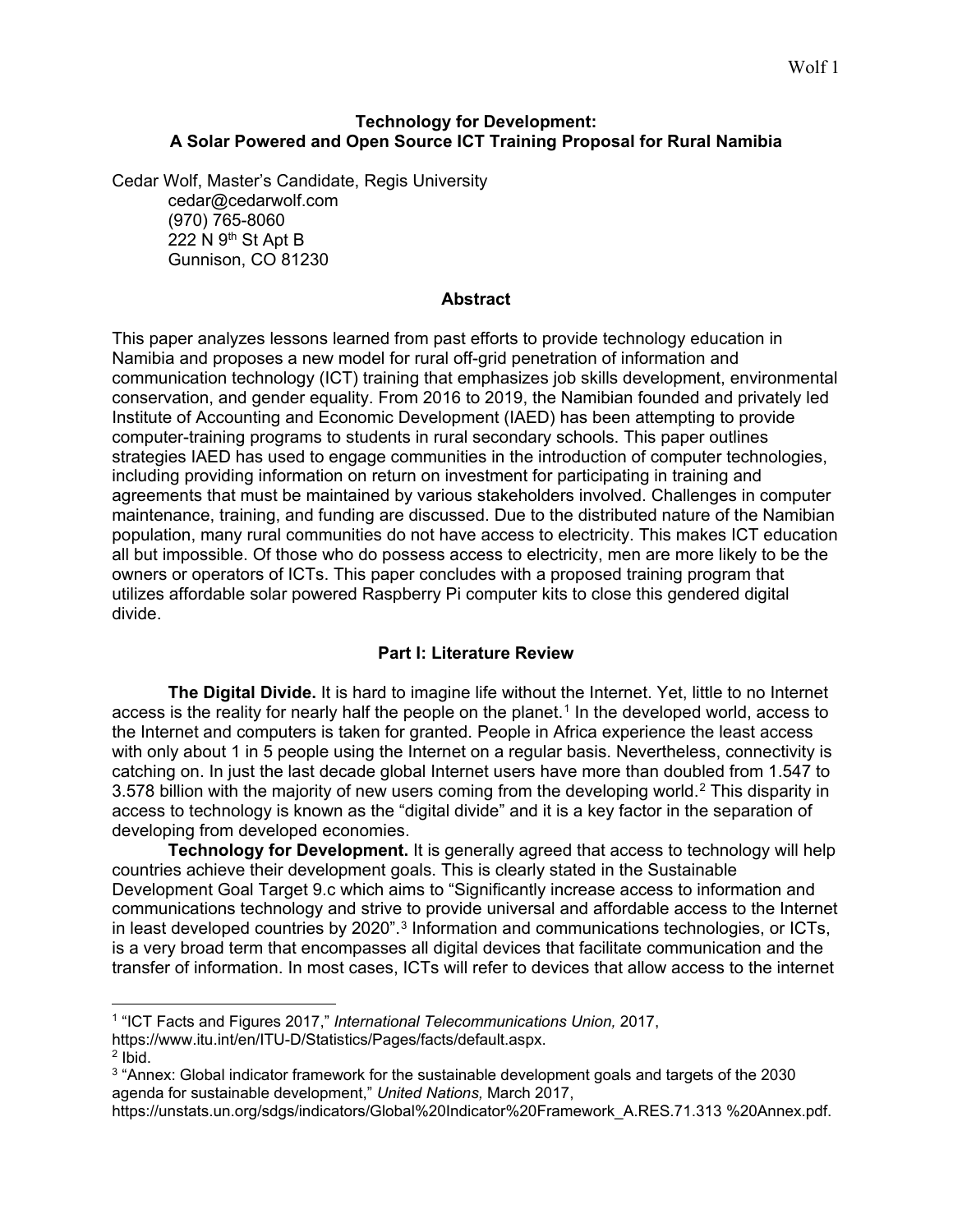or person-to-person communication, such as computers and mobile phones. In the field of development practice, these devices are referred to as ICTDs or ICT4Ds, which mean information and communications technologies for development.

Richard Heeks has described the evolution of ICT4D in stages. Heeks describes the mid to late 2000s as ICT4D 2.0 where the merging of computer science, information systems, and development studies was used to create the greatest impact with technology.[4](#page-1-0) In retrospect, this stage of ICT4D could be seen as a tool in search of a problem. The spectacular failure of the One Laptop Per Child program is a good example of placing too much faith in the introduction of technology as an end-all solution in itself.<sup>[5](#page-1-1)</sup> Bon and Akkermans<sup>[6](#page-1-2)</sup> propose a new ICT4D 3.0 framework that embraces an iterative user-centered model. A typical technology intervention might assume, for example, that simply by providing a community access to computers development will occur. The ICTD 3.0 method begins with the user in mind and questions which technologies might be appropriate to solve their development needs. This approach allows more community participation and agency in meeting their goal. A common cause of failure for ICT4D programs is to put too much emphasis on the technology as the agent of change and not the people. Faced with an increasing number of failing ICT4D projects, in 2012 major development organizations such as the World Bank, UNESCO, USAID, and the UNDP convened to develop what would become the nine Principles for Digital Development.<sup>[7](#page-1-3)</sup> These principles were largely developed from successful case studies that follow the ICT4D 3.0 approach. However, implementation and analysis of their effectiveness is still an important issue to pursue.

**Technology for Development in Namibia.** Namibia is a young but aspiring country. Having achieved independence only 29 years ago, this fledgling nation aims to transform itself into a knowledge-based developed economy, as outlined in its Vision 2030 national plan.<sup>[8](#page-1-4)</sup> In addition, the government aims to make information and communication technologies the most important sector in this economic development. Included in Namibia's ICT objectives is a plan "to establish the country as a first-class regional ICT hub that will contribute towards job creation."[9](#page-1-5) To facilitate this vision, the Ministry of Information and Communication Technology (MICT) recently established throughout the country 26 Multi-Purpose Community Centres (MPCC) with plans to provide free Internet access to the public. Regarding the plans, Minister Tjekero Tweya said, "The country will soon migrate paper-based documents and records into digital formats…" so that it will be "…easier for citizens to access public records, information and government services through the internet".[10](#page-1-6) This new expectation of digital literacy emphasizes the need for ICT training. In addition to the MPCC facilities, a number of libraries, youth centers, and teacher resource centers across the country provide access to computers or computer

 $\overline{a}$ 

<span id="page-1-0"></span><sup>4</sup> Richard Heeks, "The ICT4D 2.0 Manifesto: Where Next for ICTs and International Development?" *Development Informatics Group,* 2009.

<span id="page-1-1"></span><sup>5</sup> Berk Ozler. "One Laptop Per Child is not improving reading or math. But, are we learning enough from these evaluations?" *World Bank Blogs*, June 14, 2012.

<span id="page-1-2"></span><sup>&</sup>lt;sup>6</sup> A. Bon and H. Akkermans, "Rethinking Technology, ICTs and Development: Why It Is Time To Consider ICT4D 3.0," December, 2014,

https://www.researchgate.net/publication/270508612\_Rethinking\_Technology\_ICTs\_and\_Development\_ Why It Is Time To Consider ICT4D 30.

<span id="page-1-3"></span><sup>7</sup> A. Bon, *Intervention or Collaboration? Rethinking Information and Communication Technologies for Development*, Pangea, March 2019.

<span id="page-1-4"></span><sup>8</sup> "Namibia Vision 2030," *Government of the Republic of Namibia,* 2004, https://www.namfisa.com.na/wpcontent/uploads/2017/10/Vision-2030.pdf.

<span id="page-1-5"></span><sup>9</sup> "Overarching Information Communications Technology (ICT) Policy for the Republic of Namibia 2009," *Namibia Ministry of I&CT*, February 18, 2009.

<span id="page-1-6"></span><sup>10</sup> "MICT to provide internet facilities in remote areas," *New Era Live*, 2016,

https://neweralive.na/posts/mict-to-provide-internet-facilities-in-remote-areas.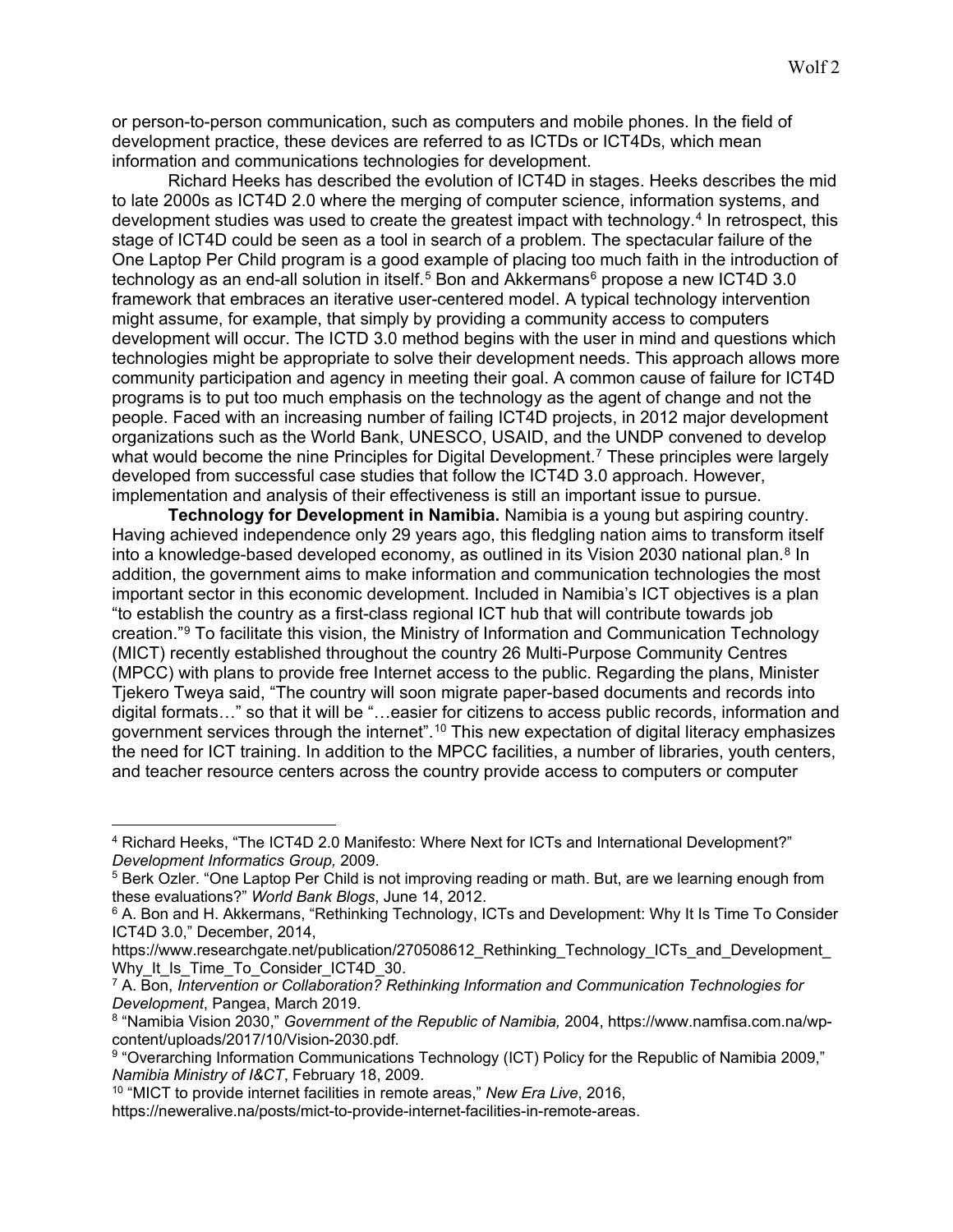training workshops. These facilities are generally located in urban areas making them difficult to access for rural populations.

**U.S. Peace Corps: Computers For Kavango.** A notable ICT4D effort from which many lessons can be learned is the Computers For Kavango project led by U.S. Peace Corps Volunteers from 2006 to 2010 in which nearly 200 refurbished computers were donated from the USA to set up computer labs in schools throughout the Kavango Region of northeastern Namibia. Despite the best of intentions to provide students with access to technology, and a valiant fundraising effort to ship the computers halfway around the world, the project would run into a number of roadblocks that would render it short-lived and unsustainable.

First, the decision to ship computers from the US to Namibia was costly and damaging to the hardware. A better alternative would have been to purchase used machines from a reseller in Namibia or nearby South Africa. However, this decision was somewhat forced by donors' preference to give an old computer to a school in Africa rather than an equivalent amount of money to be used in the local economy. Second, local computer lab managers were not adequately trained in the maintenance and repair of the hardware and software systems. Volunteers made every effort to provide training but the sheer volume of computers, limited personnel, and volunteers' short timeframe in country made the task all but impossible. In addition, to avoid proprietary software fees, the computers were installed with the open source Linux operating system. This, unfortunately, added a prohibitive layer of complexity as most school staff had been trained in Microsoft Windows, the industry standard for the Ministry of Education.<sup>[11](#page-2-0)</sup>

**U.S. Peace Corps: Girls Can Code!** A more recent and positive example of successful ICTD training in southern Africa are the Girls Can Code Technology Camps in Zambia, also a Peace Corps Volunteer initiated project. These camps differ from Computers For Kavango in that they do not attempt to establish long-term training centers but rather their focus is to develop enthusiasm for technology that may inspire underserved girls to pursue technology as an educational or career path. Camps are held three times per year in between school semesters and last for about one week each. Leadership and group activities are interwoven into the technology training to build a sense of community and empowerment. The key to the success of the camps and their outreach to rural communities are the inexpensive and solar power operated Raspberry Pi computer systems they use to teach coding. A computer kit costs less than US\$100 and can operate for days off a solar charged battery pack. This innovative model allows ICT4D training camps to reach even the most remote communities in Zambia. To scale their efforts, the student participants are encouraged to set up their own girls coding clubs when they return to their communities.<sup>[12](#page-2-1)</sup>

#### **Part II: Introduction to Community and Context**

Despite its difficult past and young history, Namibia is a stable, democratic, and peaceful country. Namibia was colonized twice, first by Germany in the 1800's and second by South Africa in the 1900's. During the German colonization, there was a genocide of the Herero tribe resulting in 24,000 to 65,000 deaths. During the South African colonization, the country was named Southwest Africa and was subject to apartheid discrimination. Namibia finally won its independence in a war with South Africa that ended on March 21, 1990.

Namibia is a dry and arid land. The Kalahari Desert covers the eastern part of the country while the Namib desert covers the west and coastline. The economy is based primarily

 $\overline{a}$ 

https://www.peacecorps.gov/news/library/how-peace-corps-volunteers-taught-3600-zambian-girls-code/.

<span id="page-2-0"></span><sup>11</sup> S. Jackson, A. Pompe, and G. Krieshok, "Things Fall Apart: Maintenance, Repair, and Technology for Education Initiatives in Rural Namibia," *University of Michigan*, 2010.

<span id="page-2-1"></span><sup>12</sup> "How Peace Corps volunteers taught 3,600 Zambian girls to code," *Peace Corps*, 2018,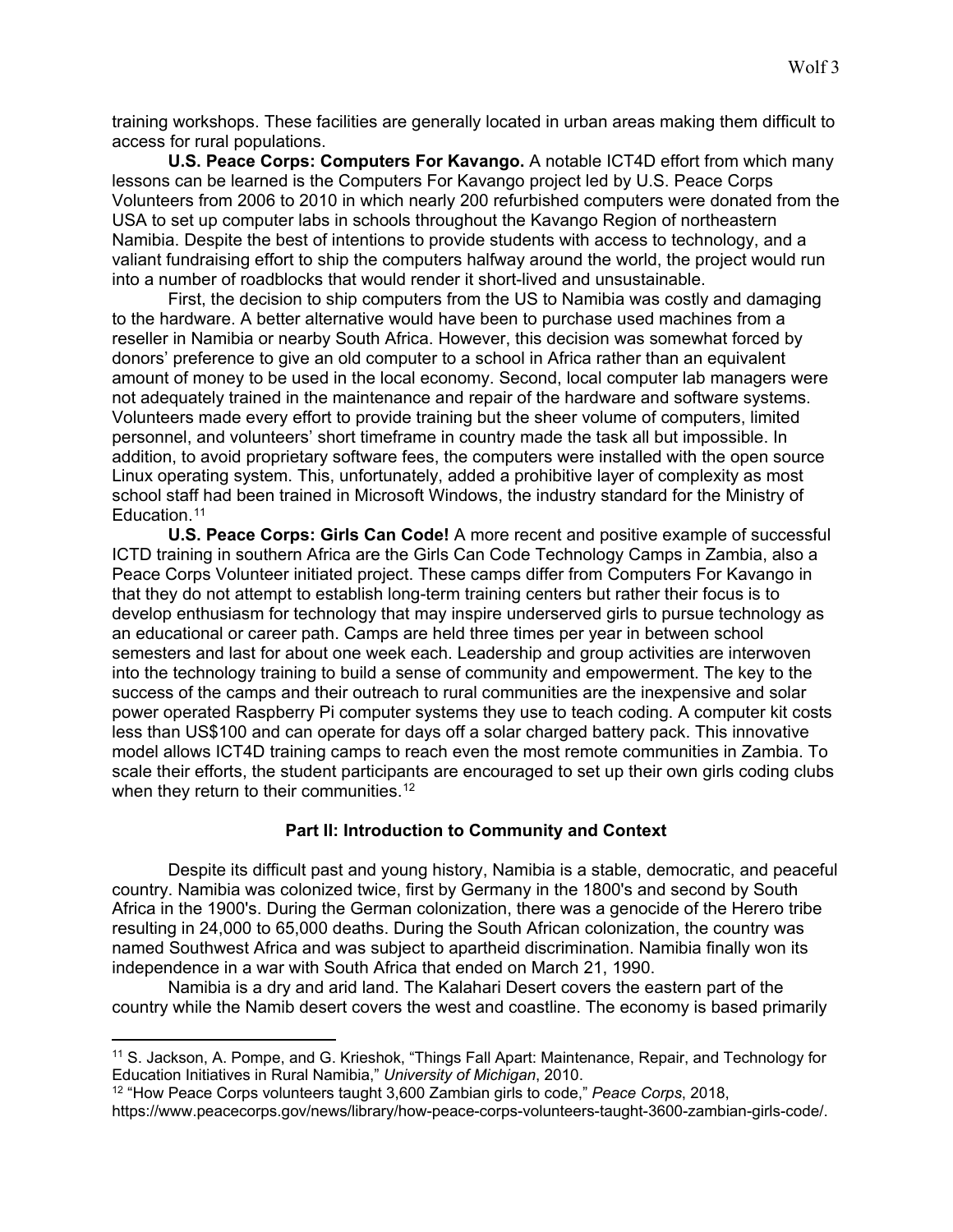on fishing, mining and tourism. Namibia is about twice the size of California State but only has about two million people, making it the second least densely populated country next to Mongolia. Nevertheless, the country is known for its quality infrastructure and telecom penetration, making it "e-ready" to participate in the digital economy.

**Education and ICT as National Priorities.** Namibia has made great strides in establishing itself as an educational leader in southern Africa. From 1990 to the early 2000s, "enrollment in primary education increased from 60 to 95 percent, there was a 30 percent increase in the teaching workforce, and 3,000 new classrooms were built".<sup>[13](#page-3-0)</sup> In addition, Namibia's most recent president, Hifikepunye Pohamba, was the 2014 recipient of the prestigious Mo Ibrahim prize for good governance in which, under his tenure, primary school enrolment has reached near 100% due to the abolition of school fees.<sup>[14](#page-3-1)</sup> Although still a developing country, Namibia "allocates more than 20% of its national budget to education" making it, in 2002, "one of the three countries with the highest percentage of GDP directed toward education in the world".<sup>[15](#page-3-2)</sup> It is clear Namibia places education as a priority. This foundation of national support will strengthen efforts to pursue ICT training.

#### **Historical Timeline of Education and Colonization in Namibia**

- **1884**: Germany annexes the territory as South West Africa.<sup>[16](#page-3-3)</sup>
- **1904-1908**: German forces engage in a genocide of tens of thousands of Namibians.<sup>[17](#page-3-4)</sup>
- **1915**: Apartheid South Africa invades and takes control from Germany.
- **1960's**: Bantu community schools begin teaching primary education but subjects such as physical science and math are not taught to black Namibians.[18](#page-3-5)
- **1990, March 21**: After a drawn-out battle lasting many years, Namibia becomes an independent country and is released from apartheid rule under South Africa. In its constitution, the Namibian government declares the right to education for all.
- **2004**: Founding President, Sam Nujoma, launches the Vision 2030 development plan which outlines ICT as "economically the most important sector in Namibia".<sup>[19](#page-3-6)</sup>

**IAED Pilot Programs.** Pontianus Mukishi is an ambitious entrepreneur from Namibia's Kavango Region. As a business trainer, Pontianus recognized a dearth of computer-related skills in his students. Businesses complained that their employees could not operate accounting programs or utilize spreadsheets. Pontianus believes Namibians should possess a digital literacy that leads to applicable skills for employment and business development. Seeing an opportunity to fulfill a need, Pontianus created the Institute of Accounting and Economic Development, or IAED.

<span id="page-3-0"></span> $\overline{a}$ <sup>13</sup> Brian Faust, "The Unique History of Education In Namibia," *The Borgen Project,* December 2016, https://borgenproject.org/history-of-education-in-namibia/.

<span id="page-3-1"></span><sup>14</sup> "2014 Ibrahim Laureate - President Hifikepunye Pohamba," *Mo Ibrahim Foundation*, 2014, http://mo.ibrahim.foundation/prize/laureates/hifikepunye-pohamba/.

<span id="page-3-2"></span><sup>15</sup> "Education For All (EFA) National Plan of Action 2002-2015," *Government of the Republic of Namibia,*  July 16, 2002, http://planipolis.iiep.unesco.org/sites/planipolis/files/ressources/namibia\_efa\_npa.pdf. <sup>16</sup> "A bloody history: Namibia's colonization," *BBC News,* August 29, 2001, http://news.bbc.co.uk/2/hi/africa/1514856.stm.

<span id="page-3-4"></span><span id="page-3-3"></span><sup>17</sup> Norimitsu Onishi. "A Colonial-Era Wound Opens in Namibia," *The New York Times,* January 21, 2017*,* https://www.nytimes.com/2017/01/21/world/africa/namibia-germany-colonial.html.

<span id="page-3-5"></span><sup>18</sup> Stephanie Quinn, "Education and development in Namibia," *The Namibian,* March 24, 2016, https://www.namibian.com.na/148916/archive-read/Education-and-development-in-Namibia.

<span id="page-3-6"></span><sup>19</sup> "Namibia Vision 2030," 2004, 69.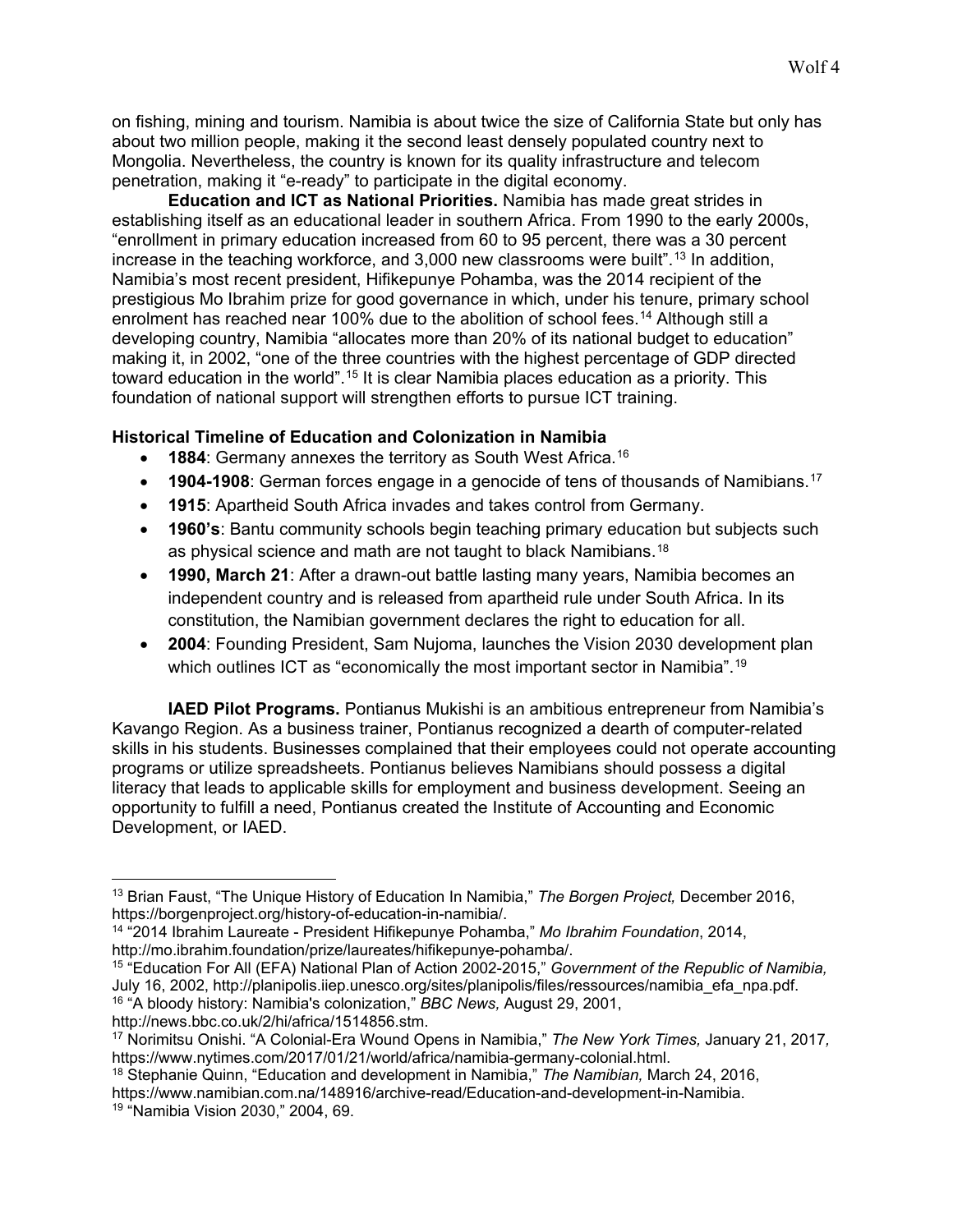From 2016 to 2019, IAED has been conducting low-cost computer training workshops at partner schools in rural Kavango and Ohangwena regions of Namibia with about 20 secondhand laptops donated from the USA. While the commitment and enthusiasm of IAED leadership is high, a sustainable source of hardware and software has yet to be implemented. The current practice of importing used laptops only serves to replicate the previous problems of failed ICT4D experiments.

### **Part III: Needs Assessment**

While anecdotal requests for ICT training have been received from various principals and students, a more thorough needs assessment for ICT training should be carried out in collaboration with interested communities and local governments. Once a pilot program is well established, IAED will consider expanding to these identified communities.

**Methods of Community Engagement**. In order to gain the trust of communities, IAED leadership will first seek approval for training from interested principals and the Minister of Education for the region. Second, the village chief and the School Board will be informed of the education plan.

Since schools hold regular parent teacher meetings throughout the year, a principal can be asked to introduce IAED to the community at one of these meetings. An IAED representative can talk about the benefits of being computer literate, what jobs require computer understanding, and how people can use computers to start their own business. The goal of this meeting will be to educate the community about ICT4D and, if support is present, come to an agreement with the community on how to implement the computer trainings.

**Geographical Maps**. A mapping exercise for rural areas of Namibia can be conducted to identify communities that would be good potential beneficiaries for training. IAED can work with local government officials to identify which villages to visit to conduct more detailed community maps.

**Daily Routine Diagrams**. IAED can also conduct daily routine diagrams to identify how much time is available for people to engage in a training program. This will help identify responsibilities people have and help them to prioritize or rearrange certain tasks they have during the day.

**Pairwise Ranking**. With a pairwise ranking activity IAED can identify the goals and priorities of a community. This will help to see if the training would be of assistance in their longterm goals, as well as what the steps to achieving these goals would be.

**Seasonal Calendars**. IAED can engage community members in a seasonal calendar activity to see when would be the best time to provide training workshops. This will help to identify on school calendars and agricultural calendars when time is not available. This will also help identify when people have the most funds available to contribute to training programs.

# **Part IV: Theory of Change**

To mitigate potential challenges, IAED will adopt the following Theory of Change for a computer training intervention.

| <b>ASSUMPTIONS</b>           | <b>ASSUMPTIONS</b>              | <b>GOAL</b>            |  |  |  |
|------------------------------|---------------------------------|------------------------|--|--|--|
| Will teach people modern job | ICT skills will help people run | Reduce poverty         |  |  |  |
| skills                       | their own business              |                        |  |  |  |
| <b>CRITICAL QUESTIONS</b>    |                                 |                        |  |  |  |
| What are relevant job skills | Does knowing how to use a       |                        |  |  |  |
| that are needed in Namibia?  | necessary to run a personal     | computer help a person |  |  |  |
|                              | business?                       |                        |  |  |  |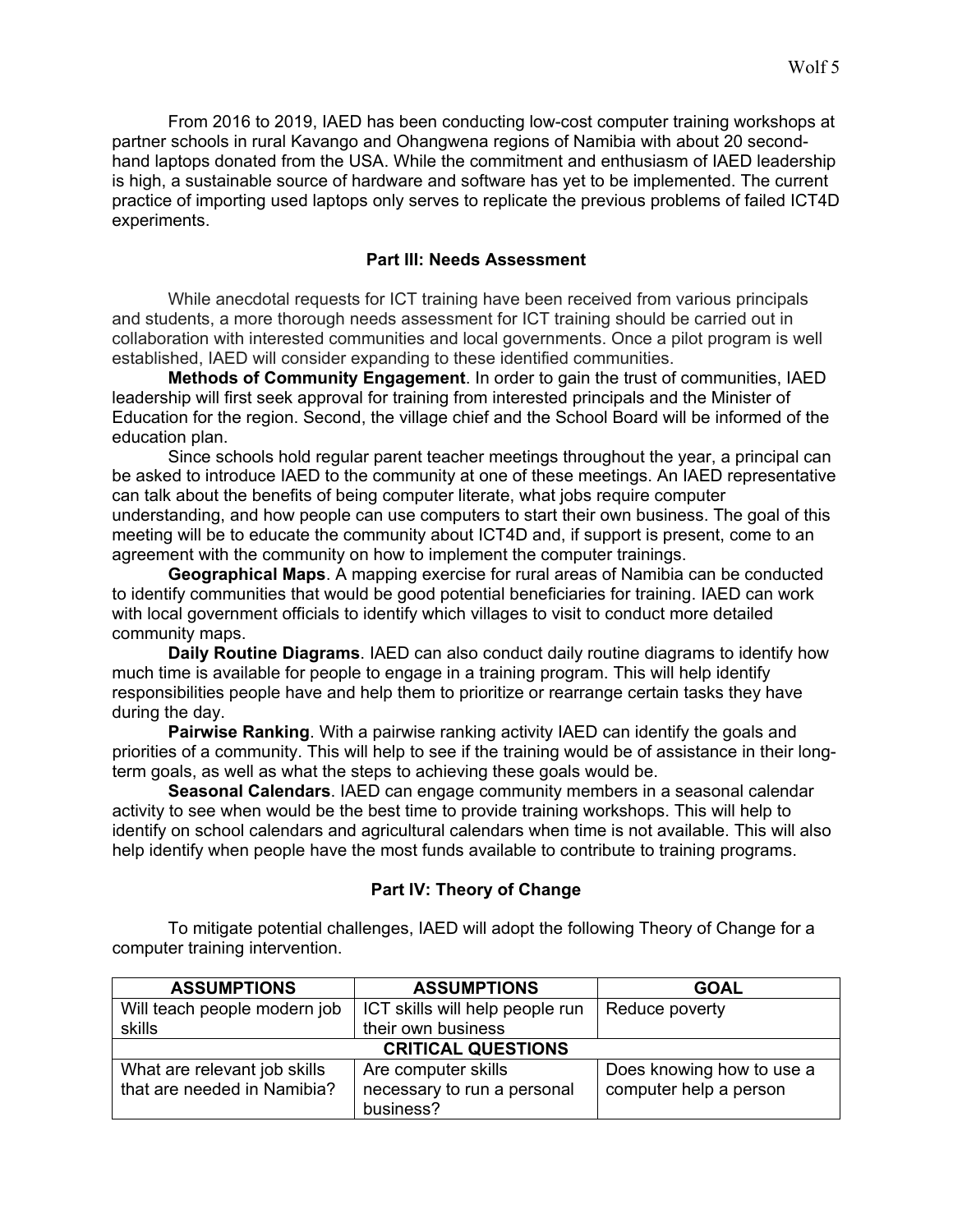|                                                                                                                   |                                                                                                                         | engage in an income<br>generating activity?                                                                                                  |  |  |  |
|-------------------------------------------------------------------------------------------------------------------|-------------------------------------------------------------------------------------------------------------------------|----------------------------------------------------------------------------------------------------------------------------------------------|--|--|--|
| <b>UNEXPECTED TURNS</b>                                                                                           |                                                                                                                         |                                                                                                                                              |  |  |  |
| Computer related jobs are<br>minimal and usually require<br>advanced ICT knowledge                                | ICT skills do not help<br>entrepreneurs because most<br>do not own their own<br>computers                               | Most income generating<br>activities that are available to<br>the average Namibian are<br>vocational and do not require<br><b>ICT skills</b> |  |  |  |
|                                                                                                                   | <b>POSSIBLE INTERVENTIONS</b>                                                                                           |                                                                                                                                              |  |  |  |
| Form partnerships with<br>businesses that have ICT<br>jobs by teaching skills directly<br>relevant to their needs | Work with local governments<br>to facilitate community use of<br>computers at Multi-Purpose<br><b>Community Centers</b> | Use computer classes to<br>teach people vocational skills<br>through online training<br>programs                                             |  |  |  |
|                                                                                                                   | <b>RETHINK</b>                                                                                                          |                                                                                                                                              |  |  |  |
| Only offer ICT training to<br>businesses that need the<br>training for their employees                            | Explore analog business<br>development activities that<br>only require pen and paper                                    | Provide vocational skills<br>training to people through<br>hands-on activities or<br>demonstrations by experts                               |  |  |  |

Table 1: Theory of Change

 $\overline{a}$ 

# **Part V: Program Description**

Since technological competence is becoming more relevant in today's workforce, and since most people in Namibia do not own a computer, IAED will focus on providing access to basic computer training. Computer training programs will have a key subject focus of teaching the principles of entrepreneurship and leadership in the lives of Namibians who have historically been subjugated through apartheid and colonization. The end goal is to provide practical skills that can be used to obtain employment or to start a small business. The plan will focus primarily on engaging the youth with an emphasis on creating change in the communities they live in.

**Alignment with Sustainable Development Goals.** IAED will pursue a learning plan in direct alignment with Sustainable Development Goal 4, Target 4.4, which states, "By 2030, substantially increase the number of youth and adults who have relevant skills, including technical and vocational skills, for employment, decent jobs and entrepreneurship." By focusing on increasing indicator 4.4.1, the "Proportion of youth and adults with information and communications technology (ICT) skills, by type of skill"<sup>20</sup>, IAED will align with the Namibian government's long-term goal of becoming an information technology hub in southern Africa.

As this plan is developed, there are a number of issues to keep in mind to ensure a just, sustainable, and ethical program. Although IAED may succeed in providing a greater quantity of ICT training opportunities, many Namibians may not be able to access these trainings due to cultural, political, or economic reasons. For example, as a patriarchal society dominated by the majority Oshiwambo tribe, women and minority groups may be overlooked when it comes to educational opportunities. Poverty and rural lifestyles also make it difficult to access training facilities located in hard-to-reach towns. There is also the danger of mismanagement. Since donors want to hear happy stories of how their funds are changing people's lives, there can be pressure to display false or incomplete narratives of success in the media. The story of More

<span id="page-5-0"></span> $20$  "Annex: Global indicator framework for the sustainable development goals and targets of the 2030 agenda for sustainable development," March 2017, 5.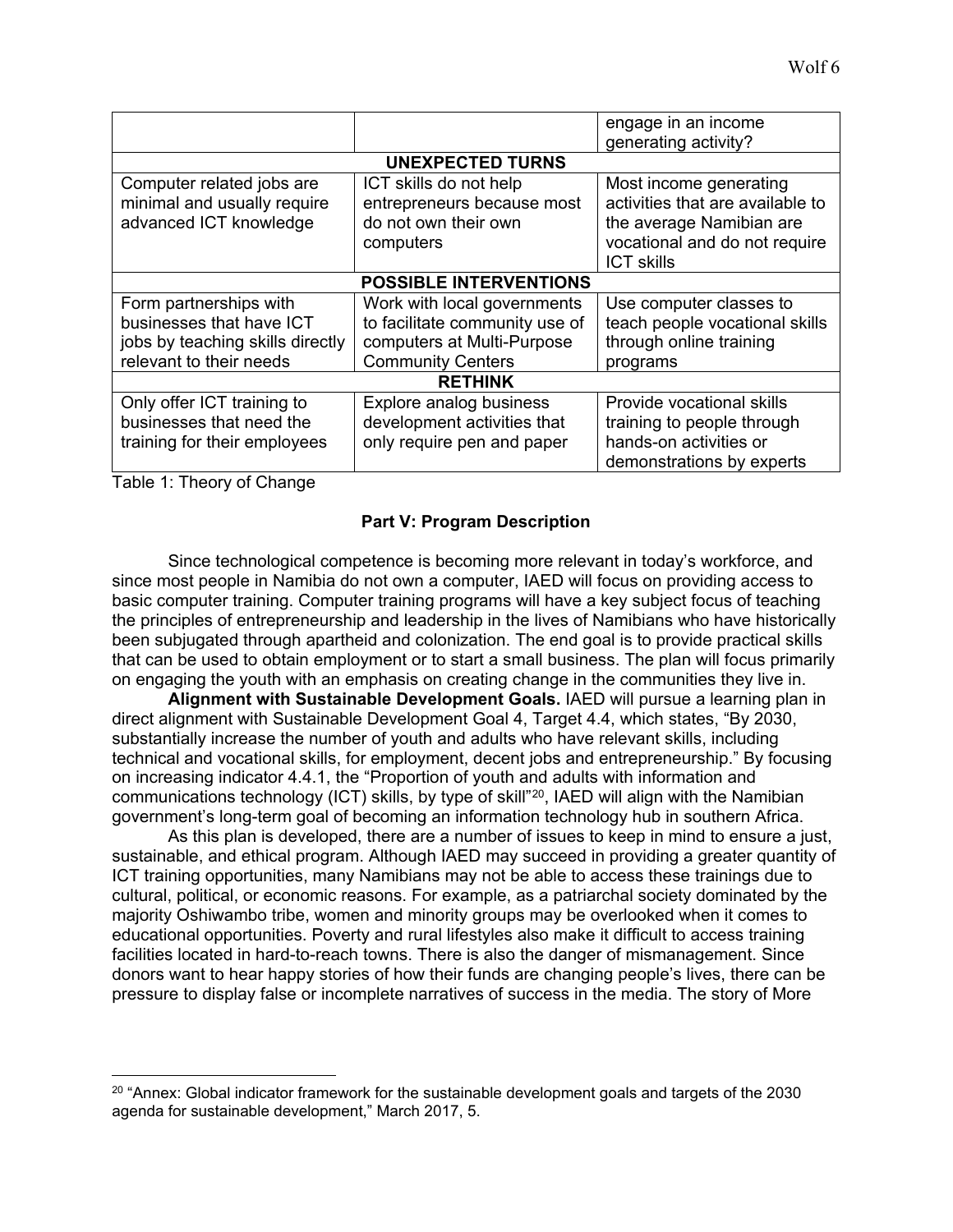Than Me covering up multiple rapes of their young female students by a male staff member serves as a cautionary tale.<sup>[21](#page-6-0)</sup>

**Raspberry Pi Computers**. Following the successful example of the Girls Can Code! leadership camps in Zambia, IAED will adopt the use of Raspberry Pi computer kits during its next phase of training workshops. These computer kits have the advantage of a low enough power consumption to operate off of 25000+ mAh battery packs for multiple days. The battery packs can, in turn, be charged using a minimum 6-watt solar panel. Raspberry Pi computers also run the Linux open source operating system. By using this open-source solar-powered approach, IAED will be able to teach its learners two important Principals for Digital Development, Build For Sustainability and pursue Open Innovation. Finally, IAED will be able to meet the learners where they are located rather than forcing them to travel long distances.

**Activities.** The following learning plan outlines a series of high-level steps for the penetration of ICT learning into Namibia's educational system. The plan is a dynamic and repeatable framework meant to guide the actions of IAED as it scales its outreach. On an annual basis, IAED will reflect on the success of the plan and make adjustments as necessary before implementing the process again. Through this iterative process, IAED will gain momentum year after year.

**Step 1: Identify the computer-related skills gaps of youth entering the workforce.**  A needs assessment is the first and most important step for the learning plan. The assessment targets three audiences: schools, businesses, and the government. Government data is used to identify high-needs schools and communities. Students in grades 9-12 are targeted since they will soon be entering the workforce. Rural and urban schools are targeted for comparison. Students and school officials are surveyed to gauge their perceptions of how ICT skills can benefit their lives as well as how technology-ready they are for training. Businesses are surveyed to identify the skills they need in employees. University professors and students are consulted to ensure accurate research methods are being carried out.

**Step 2: Partner with schools, businesses, and the government to address skills gaps.** Once the needs assessment has been completed, formal agreements for training can be established. A basic training curriculum will be developed to meet Ministry of Education standards while an advanced curriculum will be tailored toward business industry needs. Schools will be requested to apply for an IAED training program. In their application, the schools must identify an available space for training and a local community member or teacher who will be trained as an ICT instructor. IAED will provide laptops for the duration of training. An IAED trainer can split their time between multiple schools, focusing on training the community ICT teacher and analyzing training results. Agreements will be made with local business owners to offer internships to successful IAED graduates provided the students complete an advanced business-training program. IAED will request use of government Multi-Purpose Community Centers to conduct additional ICT trainings during the weekends.

**Step 3: Identify sources of computers and funding to carry out computer trainings.** IAED will need to secure a reliable source of funding in order to cover staff and equipment expenses. This can be obtained by applying for and winning ICT education grants. A comprehensive budget and training program will be developed. In some cases, additional focus areas will be incorporated into the training program, such as HIV/AIDS education or gender equality. Computers will be sourced from organizations in Namibia or South Africa to avoid transportation and custom fees that occur from shipping from the United States or Europe. Additional corporate trainings can be offered to supplement funding sources where grants are not available to cover costs.

 $\overline{a}$ 

<span id="page-6-0"></span><sup>21</sup> J. Harper, "Report: Liberian Charity Worker Raped Girls He Was Supposed To Protect," *National Public Radio,* October 16, 2018, https://www.npr.org/sections/goatsandsoda/2018/10/16/657873106/reportliberian-charity-worker-raped-girls-he-was-supposed-to-protect.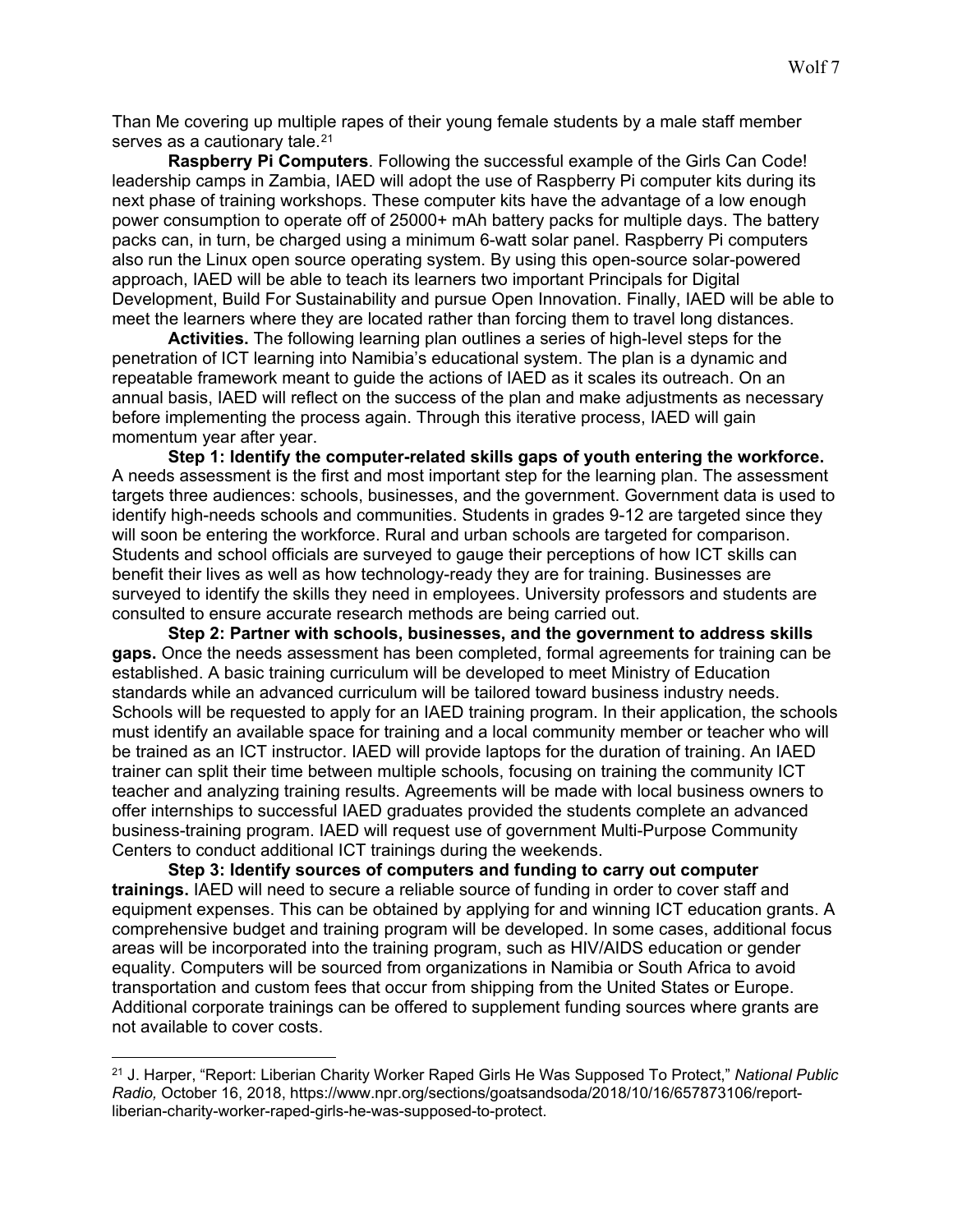**Step 4: Conduct computer trainings, analyze results, and scale training efforts.** In order to scale its outreach efforts and provide sustainable skills transfer, IAED will focus on training a local trainer for each school it works with. This will allow IAED staff to reach additional schools with fewer resources. To celebrate the completion of IAED training programs, an annual ICT leadership camp will be held at the end of each academic year. Training assessments will be conducted and analyzed on an annual basis. This data will be reported to Ministry and school officials, as well as business owners. All IAED basic training materials will be made available to the public.

**Partners.** The following key stakeholders have been identified as key partners and/or supporters of IAED's mission:

- The Namibian Ministry of Education wants to support communities with ICT education and income generating projects to reduce unemployment and poverty but they have limited resources in which to do so. From the meetings IAED has had with local government officials there is much support and enthusiasm for the work the organization is trying to do. If IAED can provide funding for its own operations then the government may be able to provide access to classroom buildings and outreach to rural communities.
- Local companies such as Big Daddy, Style, Coca Cola, and tourism lodges have been working with IAED since its first inception. They have seen the hard work, enthusiasm and commitment of its founder, Pontianus Mukishi. These organizations recognize the need IAED is trying to meet in the community and they believe in its vision.
- Elephant Energy is a US-based nonprofit that works in Namibia to promote the use of renewable energy technologies through business ventures. They are an important ally since their work compliments what IAED is trying to do in teaching business practices through technology access. In addition, Pontianus works as a full-time solar sales manager for the organization.

**Feedback, Communication, and Ongoing Engagement.** IAED will attend parent/teacher meetings 3-4 times throughout the school year to engage with the community members, in particular the parents of the learners receiving the computer training. At the conclusion of a computer training workshop IAED will arrange a day for celebration in which certificates of completion and prizes are given to the learners.

**Monitoring and Evaluation.** To monitor and evaluate community engagement, IAED will hold monthly meetings with advisers and board members. IAED will also meet with the principal of the school to ask him or her what is the feedback being received from the parents of the learners. In addition, at each parent-teacher meeting IAED will ask for feedback from the parents on their level of engagement. To test the effectiveness of the training IAED will hold regular exams to gauge learners' understanding of the material being taught.

Example indicators for assessment are:

- Noting students' interest to enroll in further computer courses or to receive more advanced computer training
- Desire to purchase their own computer set or mobile devices
- Performance on practical computer training tests
- Student participation, commitment, or volunteerism to train others
- Rate of enrolment in the course
- Increased collaborations between parents and community members
- Parent and teacher interest to receive training
- Seeking independent feedback from third party organizations or groups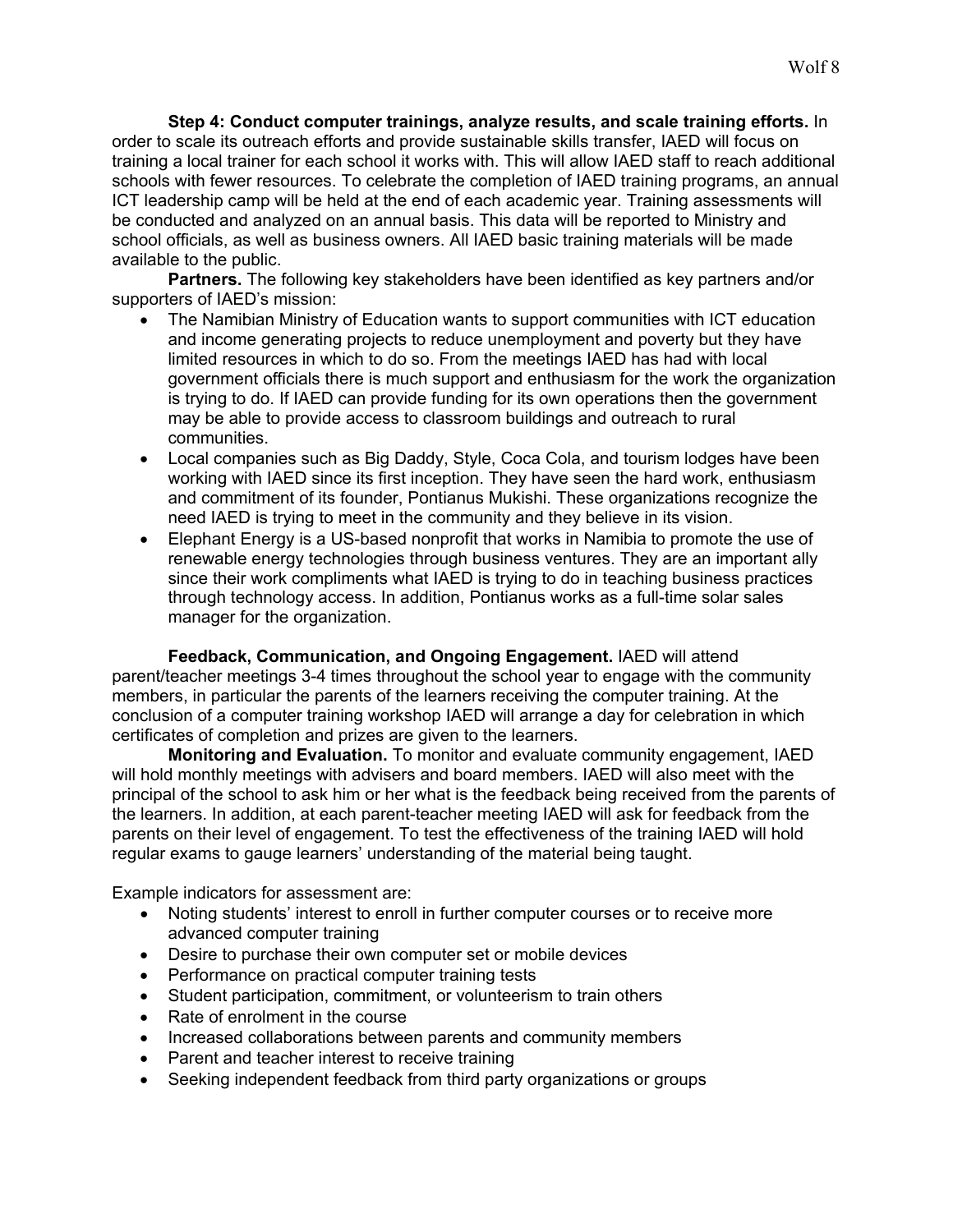### **Part VI: Implementation**

**Timeline.** The engagement plan will follow the academic and agricultural calendar year for the community. Ideally, IAED will stay at a community for one year to gather results. The school day goes from 7 am to 1 pm so IAED will seek to teach training courses from 2 pm to 5 pm. Classes will be taught three days per week with two sessions each day, one for boys and one for girls. The classes will be separated by gender in accordance with local cultural norms; however, equal numbers of girls and boys will be enrolled. During the end of year celebration the girl and boy learners will be intermingled into teams and accompanied with workshops on gender equality.

| <b>Month</b> | <b>Classes</b>        | <b>Engagement</b>              | <b>Community</b>     |
|--------------|-----------------------|--------------------------------|----------------------|
| January      | 1st term begins       | Start computer training        | No <sub>3</sub>      |
| February     |                       |                                |                      |
| March        |                       |                                |                      |
| April        | 1st term ends         |                                |                      |
| May          | 2nd term begins       | Parent-teacher meeting (M, J); | Harvesting time (\$) |
|              |                       | discuss payments               |                      |
| June         |                       |                                | Harvesting time (\$) |
| July         |                       |                                |                      |
| August       | 2nd term ends; exams  | Parent-teacher meeting (A, S)  |                      |
| September    | 3rd term begins       |                                |                      |
| October      | Final exams           | Visit schools to start in      |                      |
|              |                       | January                        |                      |
| November     | Final exams           |                                |                      |
| December     | 3rd term ends; school | School Board meeting; student  | Community invited    |
|              | closes                | celebrations and camp          | to celebrations      |

Table 2: Annual School Calendar

**Capacity.** Initially, only one trainer is needed to carry out a successful pilot project. The founder, Pontianus, and the marketing specialist, Cedar Wolf, will provide additional leadership. If the pilot program proves successful, then additional staff may be hired such as an accountant and regional managers.

**Money.** Startup costs to purchase 20 Raspberry Pi setups will be approximately \$7,839. Personnel costs will be minimal due to low cost of living. If additional funds are available, then a celebratory week-long coding camp may be funded for an additional \$7,500. These funds can also be used to purchase additional Raspberry Pi setups for expansion of the project.

| Equipment              | \$7,839  |
|------------------------|----------|
| Personnel              | \$2,513  |
| Coding Camp (optional) | \$7,500  |
| TOTAL                  | \$17.852 |

Table 3: Total expenses for one year of training

#### **Conclusion**

With the success of a pilot program, expansion can be made to provide trainings to adults, out-of-school youth, employees of small businesses, and entrepreneurs. Efforts can also be made to meet additional Sustainable Development Goals, such as increased focus on gender equality. Throughout this process, IAED will maintain a commitment to transparency and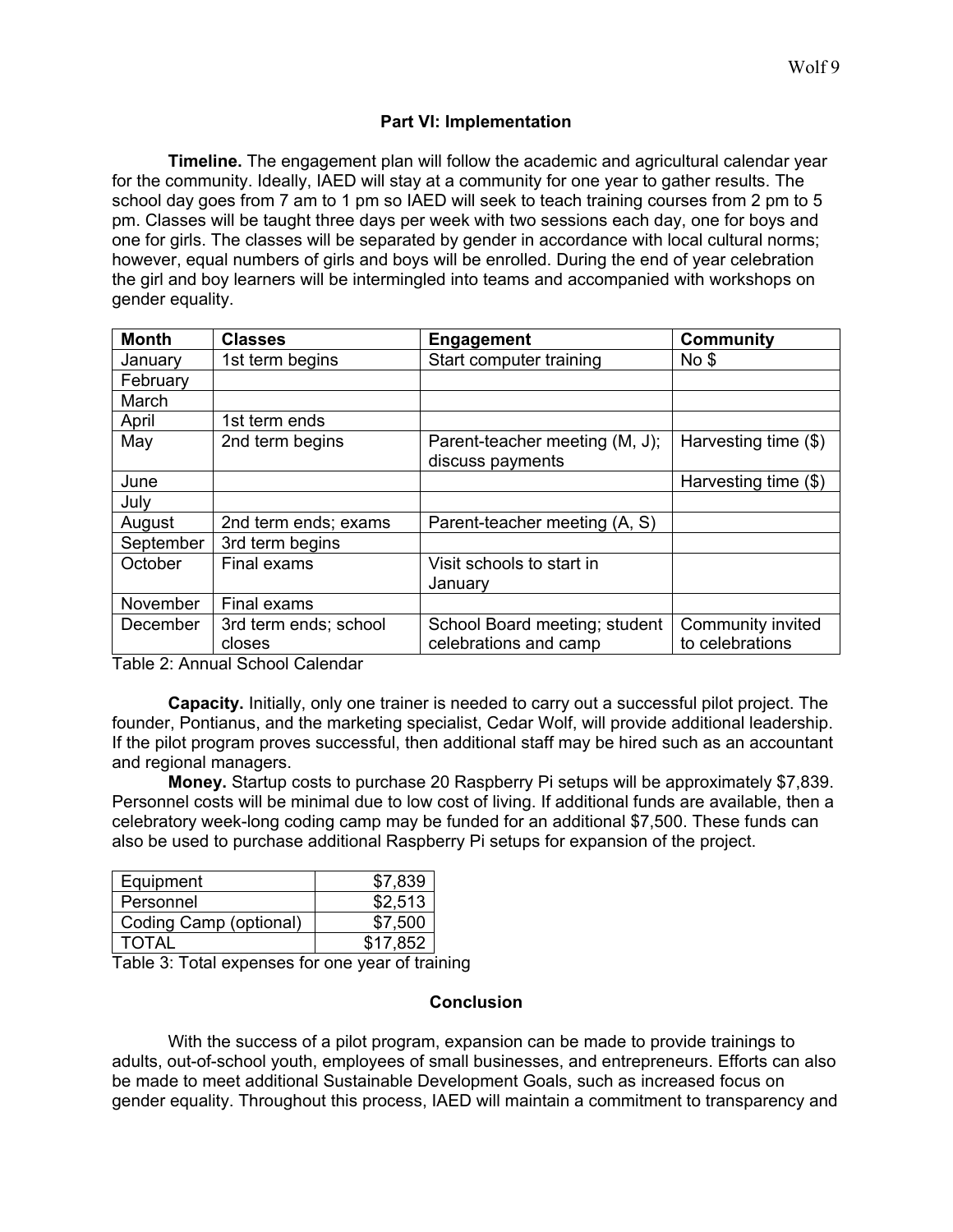critical analysis of its effectiveness. If a project is not producing desirable results then it will be modified or abandoned. Failures will be owned and only true stories of success be shared, always at the agreement of all involved. A well-vetted Board of Directors will be recruited. This leadership team must have specific industry knowledge and connection to Namibia. All IAED leadership and staff will be held to high ethical standards of conduct and behavior. By setting a positive example, IAED stakeholders and graduates will become loyal brand ambassadors to help promote a mission of lifelong learning and accountability.

#### **Notes**

- 1. "ICT Facts and Figures 2017," *International Telecommunications Union,* 2017, https://www.itu.int/en/ITU-D/Statistics/Pages/facts/default.aspx.
- 2. Ibid.
- 3. "Annex: Global indicator framework for the sustainable development goals and targets of the 2030 agenda for sustainable development," *United Nations,* March 2017, https://unstats.un.org/sdgs/indicators/Global%20Indicator%20Framework\_A.RES.71.313 %20Annex.pdf.
- 4. Richard Heeks, "The ICT4D 2.0 Manifesto: Where Next for ICTs and International Development?" *Development Informatics Group,* 2009.
- 5. Berk Ozler. "One Laptop Per Child is not improving reading or math. But, are we learning enough from these evaluations?" *World Bank Blogs*, June 14, 2012.
- 6. A. Bon and H. Akkermans, "Rethinking Technology, ICTs and Development: Why It Is Time To Consider ICT4D 3.0," December, 2014, https://www.researchgate.net/publication/270508612 Rethinking\_Technology\_ICTs\_and Development Why It Is Time To Consider ICT4D 30.
- 7. A. Bon, *Intervention or Collaboration? Rethinking Information and Communication Technologies for Development*, Pangea, March 2019.
- 8. "Namibia Vision 2030," *Government of the Republic of Namibia,* 2004, https://www.namfisa.com.na/wp-content/uploads/2017/10/Vision-2030.pdf.
- 9. "Overarching Information Communications Technology (ICT) Policy for the Republic of Namibia 2009," *Namibia Ministry of I&CT*, February 18, 2009.
- 10. "MICT to provide internet facilities in remote areas," *New Era Live*, 2016, https://neweralive.na/posts/mict-to-provide-internet-facilities-in-remote-areas.
- 11. S. Jackson, A. Pompe, and G. Krieshok, "Things Fall Apart: Maintenance, Repair, and Technology for Education Initiatives in Rural Namibia," *University of Michigan*, 2010.
- 12. "How Peace Corps volunteers taught 3,600 Zambian girls to code," *Peace Corps*, 2018, https://www.peacecorps.gov/news/library/how-peace-corps-volunteers-taught-3600 zambian-girls-code/.
- 13. Brian Faust, "The Unique History of Education In Namibia," *The Borgen Project,*  December 2016, https://borgenproject.org/history-of-education-in-namibia/.
- 14. "2014 Ibrahim Laureate President Hifikepunye Pohamba," *Mo Ibrahim Foundation*, 2014, http://mo.ibrahim.foundation/prize/laureates/hifikepunye-pohamba/.
- 15. "Education For All (EFA) National Plan of Action 2002-2015," *Government of the Republic of Namibia,* July 16, 2002,
	- http://planipolis.iiep.unesco.org/sites/planipolis/files/ressources/namibia efa npa.pdf.
- 16. "A bloody history: Namibia's colonization," *BBC News,* August 29, 2001, http://news.bbc.co.uk/2/hi/africa/1514856.stm.
- 17. Norimitsu Onishi. "A Colonial-Era Wound Opens in Namibia," *The New York Times,*  January 21, 2017*,* https://www.nytimes.com/2017/01/21/world/africa/namibia-germanycolonial.html.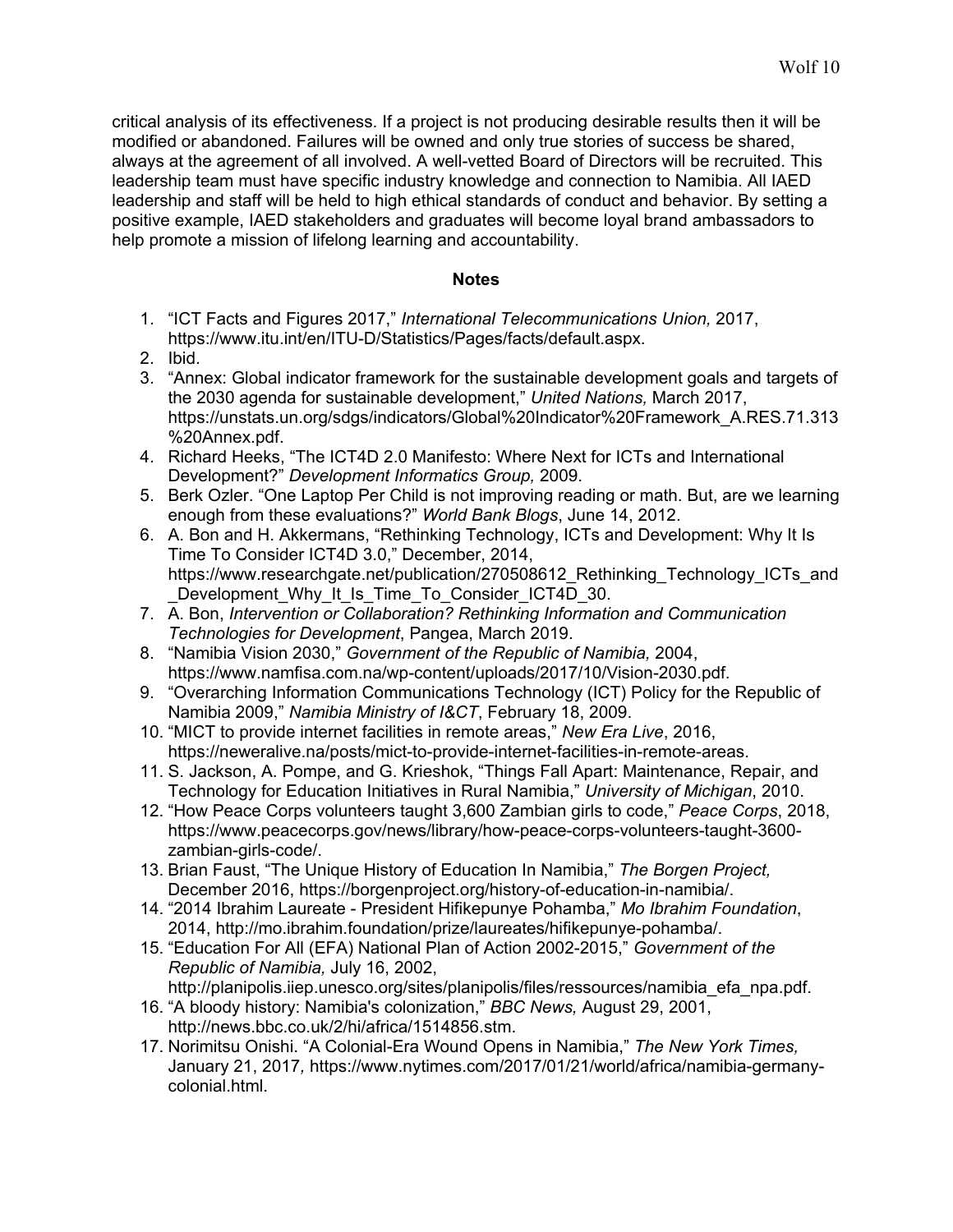- 18. Stephanie Quinn, "Education and development in Namibia," *The Namibian,* March 24, 2016, https://www.namibian.com.na/148916/archive-read/Education-and-developmentin-Namibia.
- 19. "Namibia Vision 2030," 2004, 69.
- 20. "Annex: Global indicator framework for the sustainable development goals and targets of the 2030 agenda for sustainable development," March 2017, 5.
- 21. J. Harper, "Report: Liberian Charity Worker Raped Girls He Was Supposed To Protect," *National Public Radio,* October 16, 2018, https://www.npr.org/sections/goatsandsoda/2018/10/16/657873106/report-liberiancharity-worker-raped-girls-he-was-supposed-to-protect.

# **Works Cited**

- "2014 Ibrahim Laureate President Hifikepunye Pohamba." *Mo Ibrahim Foundation*, 2014. Retrieved from http://mo.ibrahim.foundation/prize/laureates/hifikepunye-pohamba/.
- "A bloody history: Namibia's colonisation." *BBC News,* August 29, 2001. Retrieved from http://news.bbc.co.uk/2/hi/africa/1514856.stm.
- "Annex: Global indicator framework for the sustainable development goals and targets of the 2030 agenda for sustainable development." *United Nations,* March 2017. Retrieved from https://unstats.un.org/sdgs/indicators/Global%20Indicator%20Framework\_A.RES.71.313 %20Annex.pdf.
- Bon, A. and Akkermans, H. "Rethinking Technology, ICTs and Development: Why It Is Time To Consider ICT4D 3.0." December, 2014. Retrieved from https://www.researchgate.net/publication/270508612 Rethinking Technology ICTs and Development Why It Is Time To Consider ICT4D 30.
- Bon, A. *Intervention or Collaboration ? Rethinking Information and Communication Technologies for Development*. Pangea, March 2019.
- "Education For All (EFA) National Plan of Action 2002-2015." *Government of the Republic of Namibia,* July 16, 2002. Retrieved from

http://planipolis.iiep.unesco.org/sites/planipolis/files/ressources/namibia efa npa.pdf.

- Faust, Brian. "The Unique History of Education In Namibia." *The Borgen Project,* December 2016. Retrieved from https://borgenproject.org/history-of-education-in-namibia/.
- Harper, J. "Report: Liberian Charity Worker Raped Girls He Was Supposed To Protect." *National Public Radio,* October 16, 2018. Retrieved from https://www.npr.org/sections/goatsandsoda/2018/10/16/657873106/report-liberiancharity-worker-raped-girls-he-was-supposed-to-protect.
- Heeks, Richard. "The ICT4D 2.0 Manifesto: Where Next for ICTs and International Development?" *Development Informatics Group,* 2009.
- "How Peace Corps volunteers taught 3,600 Zambian girls to code." *Peace Corps*, 2018. Retrieved from https://www.peacecorps.gov/news/library/how-peace-corps-volunteerstaught-3600-zambian-girls-code/.
- "ICT Facts and Figures 2017." *International Telecommunications Union,* 2017. Retrieved from https://www.itu.int/en/ITU-D/Statistics/Pages/facts/default.aspx.
- Jackson, S., Pompe, A., and Krieshok, G. "Things Fall Apart: Maintenance, Repair, and Technology for Education Initiatives in Rural Namibia." *University of Michigan*, 2010.
- "MICT to provide internet facilities in remote areas." *New Era Live*, 2016. Retrieved from https://neweralive.na/posts/mict-to-provide-internet-facilities-in-remote-areas.
- "Namibia Vision 2030." *Government of the Republic of Namibia,* 2004. Retrieved from https://www.namfisa.com.na/wp-content/uploads/2017/10/Vision-2030.pdf.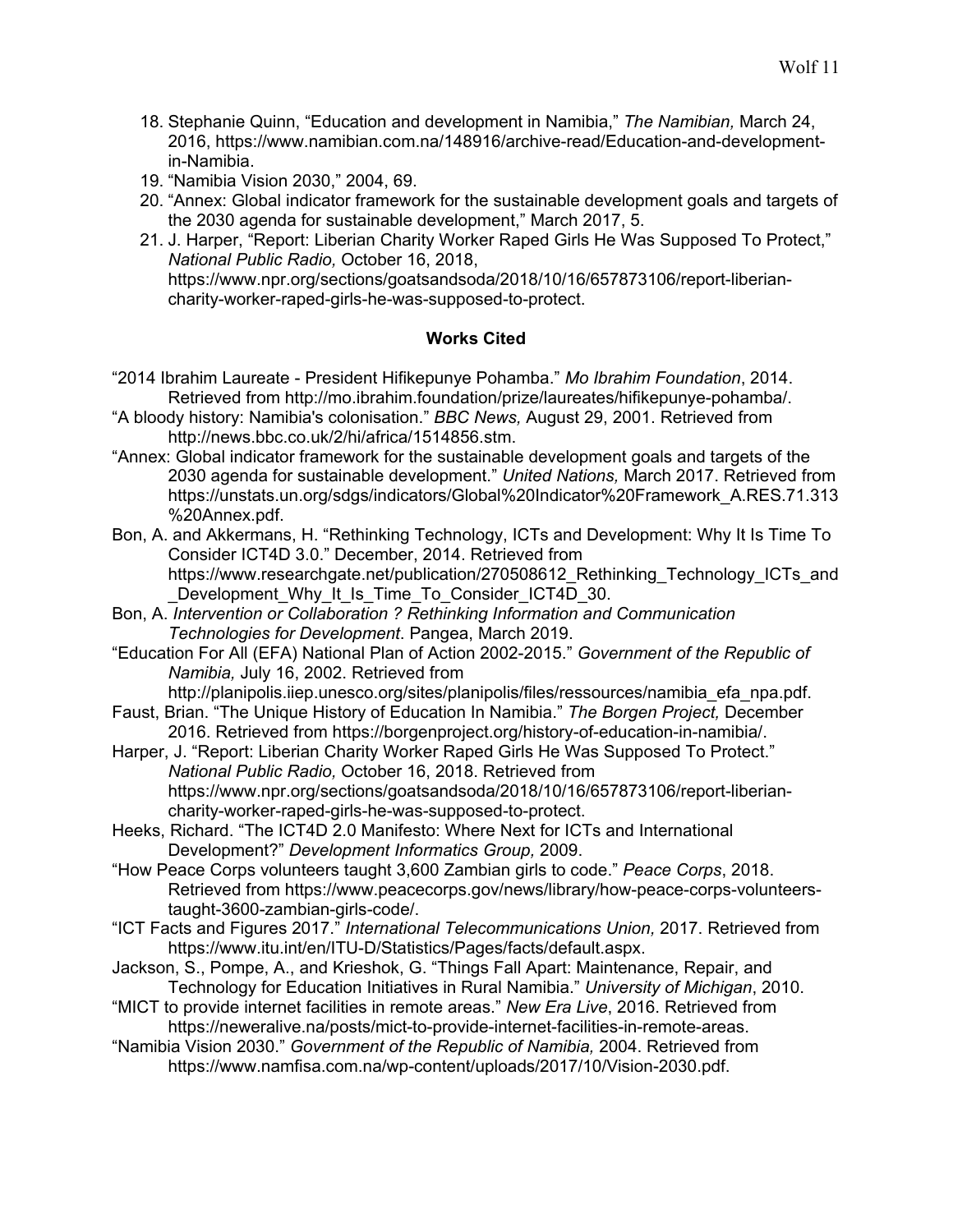- Onishi, Norimitsu. "A Colonial-Era Wound Opens in Namibia." *The New York Times,* January 21, 2017*.* Retrieved from https://www.nytimes.com/2017/01/21/world/africa/namibiagermany-colonial.html.
- "Overarching Information Communications Technology (ICT) Policy for the Republic of Namibia 2009." *Namibia Ministry of I&CT*, February 18, 2009.
- Ozler, Berk. "One Laptop Per Child is not improving reading or math. But, are we learning enough from these evaluations?" *World Bank Blogs*, June 14, 2012.
- Quinn, Stephanie. "Education and development in Namibia." *The Namibian,* March 24, 2016. Retrieved from https://www.namibian.com.na/148916/archive-read/Education-anddevelopment-in-Namibia.

# **Appendix**

|  |  | Table 4: Example Monitoring and Evaluation Framework |
|--|--|------------------------------------------------------|
|  |  |                                                      |

|                | Indicator                                                                                         | Definition                                                                                     | <b>Baseline</b>                                                             | Target                                                | Data<br>Source                                                                                              | Frequency                                                               | Responsible                                            | Reporting                                             |
|----------------|---------------------------------------------------------------------------------------------------|------------------------------------------------------------------------------------------------|-----------------------------------------------------------------------------|-------------------------------------------------------|-------------------------------------------------------------------------------------------------------------|-------------------------------------------------------------------------|--------------------------------------------------------|-------------------------------------------------------|
| Goal           | Implement<br>computer<br>training<br>workshops<br>for two<br>schools by<br>Dec 2020 in<br>Namibia | Computer<br>training<br>program:<br>secondary<br>students,<br>community<br>trainer/teac<br>her | Currently no<br>computer<br>training<br>program<br>accessible<br>by schools | Two<br>computer<br>training<br>programs in<br>Namibia | Review and<br>analysis of<br>computer<br>training<br>program<br>and<br>computer<br>literacy test<br>results | Annual                                                                  | Regional<br>Trainer                                    | Annual<br>Report                                      |
| Outcome coding | Understandi<br>ng of basic<br>computer<br>literacy and<br>software                                | Computer<br>literacy<br>based on<br>completion<br>of 3-month<br>training and<br>test results   | *TBD at<br>program<br>start                                                 | 50%<br>passing rate tests                             | Analysis of<br>computer<br>literacy                                                                         | Every 3<br>months                                                       | Regional<br><b>Trainer</b> and<br>local<br>counterpart | Project<br>completio<br>n and<br>exam<br>results      |
| Outputs        | Number of<br>secondary<br>level girl<br>learners<br>trained                                       | Total<br>number of<br>girls who<br>complete<br>the training                                    | $\mathbf{0}$                                                                |                                                       | Attendance,<br>pre/post test once a<br>$40$ results                                                         | Attendance<br>beginning of<br>each<br>training;<br>skills test<br>month | Regional<br><b>Trainer</b> and<br>local<br>counterpart | 3 skills<br>tests per<br>school                       |
|                | Number of<br>secondary<br>level boy<br>learners<br>trained                                        | Total<br>number of<br>boys who<br>complete<br>the training                                     | 0                                                                           |                                                       | Attendance,<br>pre/post test once a<br>$40$ results                                                         | Attendance<br>beginning of<br>each<br>training;<br>skills test<br>month | Regional<br><b>Trainer and</b><br>local<br>counterpart | 3 skills<br>tests per<br>school                       |
|                | Number of<br>community<br>member<br>trainers<br>trained                                           | Total<br>number of<br>community<br>members<br>trained                                          | 0                                                                           |                                                       | Attendance<br>of student<br>$2$ trainings                                                                   | Beginning<br>of each<br>training<br>session                             | Regional<br>Trainer                                    | 2 program<br>training<br>reports (1<br>per<br>school) |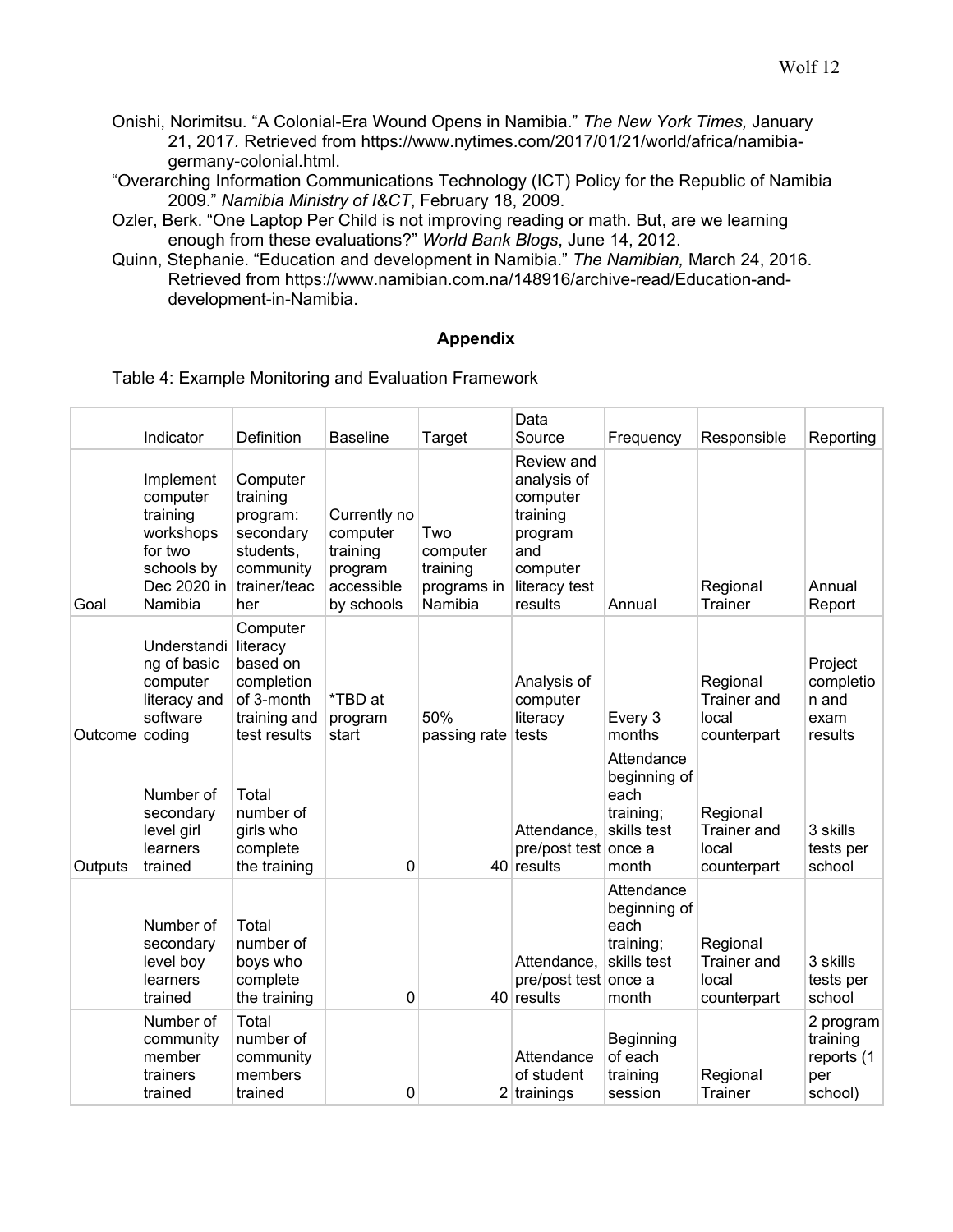| Number of<br><b>IAED</b> staff<br>trained                                | Total<br>number of<br><b>IAED</b> staff<br>trained                    | 0                           |                                   | Training<br>days<br>completed<br>and<br>trainings<br>logged at<br>schools | Skills test<br>prior to<br>training;<br>weekly<br>check-ins | Program<br><b>Director</b>                                                     | Annual<br>Report                                      |
|--------------------------------------------------------------------------|-----------------------------------------------------------------------|-----------------------------|-----------------------------------|---------------------------------------------------------------------------|-------------------------------------------------------------|--------------------------------------------------------------------------------|-------------------------------------------------------|
| Number of<br>schools that<br>have<br>received<br>computer<br>training    | Total<br>number of<br>schools that<br>complete<br>training            | 0                           |                                   | Learner and<br>community<br>member<br>attendance<br>$2$ records           | Every 3<br>months                                           | Program<br>Director:<br>Principals                                             | 2 program<br>training<br>reports (1<br>per<br>school) |
| Number of<br>girl learners<br>who attend<br>end of year<br>camp          | Total<br>number of<br>girl learners<br>who attend<br>camp             | 0                           |                                   | Attendance,<br>workshop<br>project<br>20 completion                       | Annual                                                      | Program<br>Director,<br>Regional<br><b>Trainer</b> and<br>local<br>counterpart | Annual<br>Report                                      |
| Number of<br>boy learners number of<br>who attend<br>end of year<br>camp | Total<br>boy learners<br>who attend<br>camp                           | 0                           |                                   | Attendance,<br>workshop<br>project<br>20 completion                       | Annual                                                      | Program<br>Director,<br>Regional<br><b>Trainer</b> and<br>local<br>counterpart | Annual<br>Report                                      |
| Increased<br>understandi<br>ng of<br>computer<br>systems                 | Passing<br>rate for<br>testing of<br>computer<br>systems<br>knowledge | *TBD at<br>program<br>start | 25%<br>improvemen   Pre/post<br>t | test results                                                              | Every<br>month                                              | Regional<br>Trainer and<br>local<br>counterpart                                | 2 program<br>training<br>reports (1<br>per<br>school) |

# Table 5: Example Annual Equipment Budget

| Expense  | Item                                                       | US\$ | #  | Total   |
|----------|------------------------------------------------------------|------|----|---------|
| computer | Raspberry Pi 3 - Model B+ - 1.4GHz Cortex-A53 with 1GB RAM | \$35 | 20 | \$700   |
| computer | 16GB class 10 microSD card                                 | \$4  | 20 | \$80    |
| computer | <b>Bluetooth keyboard</b>                                  | \$20 | 20 | \$400   |
| computer | USB mouse                                                  | \$7  | 20 | \$140   |
| display  | 7" Touchscreen Display                                     | \$80 | 20 | \$1,600 |
| display  | display/smartphone stand                                   | \$8  | 20 | \$160   |
| software | Raspbian (opensource operating system)                     | \$0  |    | \$0     |
| software | LibreOffice (opensource software)                          | \$0  |    | \$0     |
| power    | PiJuice HAT (1820mAh)                                      | \$65 | 20 | \$1,300 |
| power    | USB battery pack 10000mAh, 2x5V output, 1A 2A              | \$40 | 20 | \$800   |